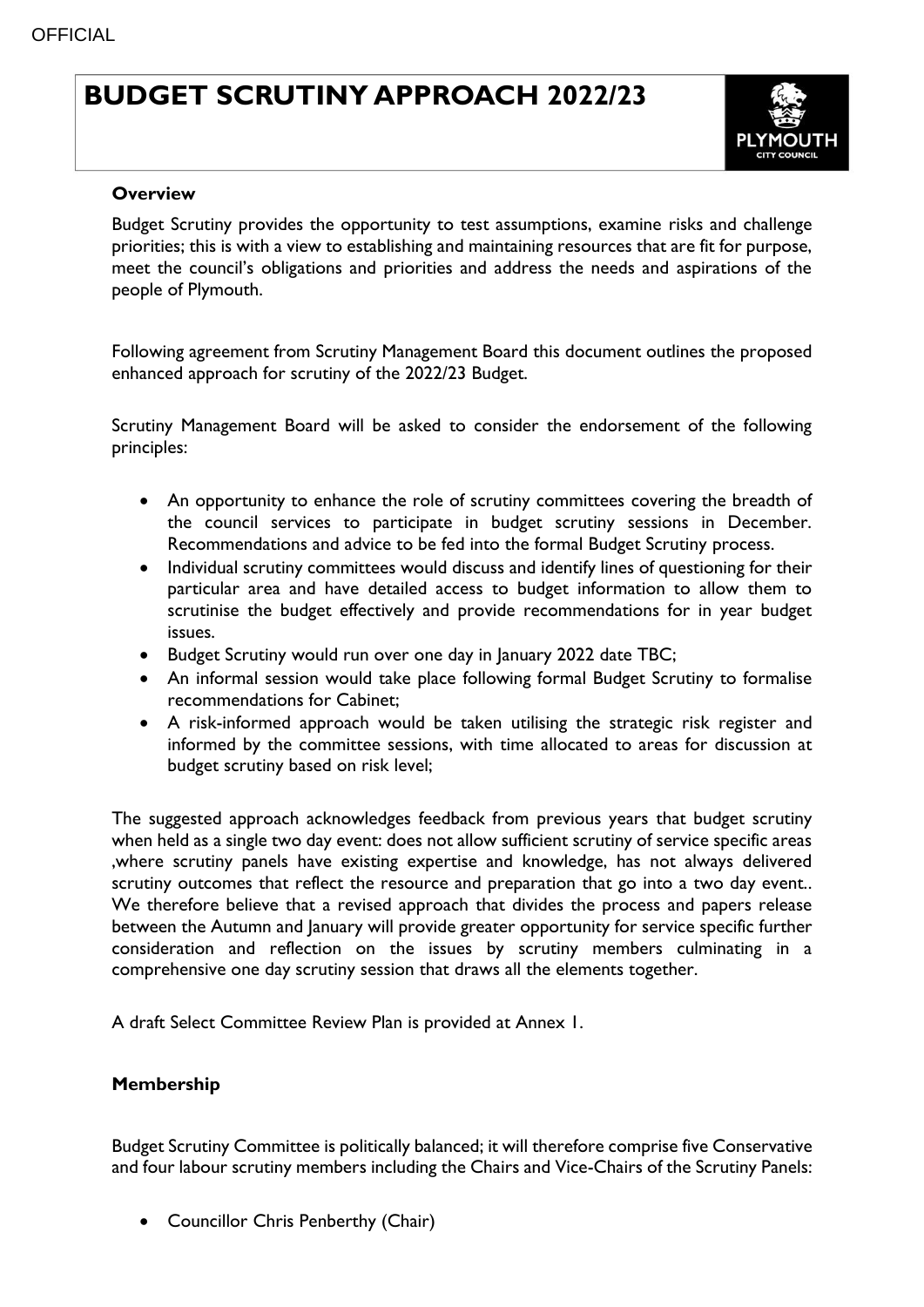Councillor David James (Vice-Chair)

## **Timeline of key meetings**

In respect of the Budget Scrutiny Committee, key dates are as follows:

| Date                    | Event                                                                                                                                                                                                                                                                                                                                                                                                                                                                                                                                        |
|-------------------------|----------------------------------------------------------------------------------------------------------------------------------------------------------------------------------------------------------------------------------------------------------------------------------------------------------------------------------------------------------------------------------------------------------------------------------------------------------------------------------------------------------------------------------------------|
| 20 Oct 2021             | Scrutiny Management Board meeting                                                                                                                                                                                                                                                                                                                                                                                                                                                                                                            |
| w/c 29 Nov 2021         | <b>Budget Scrutiny Committee Pre-Meet</b>                                                                                                                                                                                                                                                                                                                                                                                                                                                                                                    |
| Dec TBC                 | <b>Scrutiny Budget Sessions.</b>                                                                                                                                                                                                                                                                                                                                                                                                                                                                                                             |
|                         | Each scrutiny committee will decide areas of focus ad relevant<br>officers and Cabinet Members required to attend. Areas to be<br>covered will be agreed at Scrutiny Management Board following<br>input from Directors. Potential areas of focus for each committee<br>are shown below:                                                                                                                                                                                                                                                     |
|                         | Education and Children's Social Care OSC covering<br>Children, Young People and Families Services.<br>Health and Adult Social Care OSC covering the People<br>Directorate and Public Health (excluding<br>Brexit, legislative change and infrastructure OSC covering<br>ш<br>the Place Directorate (excluding Street Services).<br>Performance, Finance and Customer Focus OSC covering<br>٠<br>Customer and Corporate Services, Executive Office,<br>Community Connections, Bereavement Service and<br>Register Office and Street Services. |
|                         | Papers to include:                                                                                                                                                                                                                                                                                                                                                                                                                                                                                                                           |
|                         | <b>Budget structure by Directorate</b><br>Directorate monitoring position at period 6<br>ш<br>Briefing from Strategic Director on service pressures.<br>٠<br>Strategic Risk Register<br>Operational risks (red)<br>ш<br>Performance reports<br>Service Business Plan progress updates/draft service<br>budgets                                                                                                                                                                                                                               |
| 06 <sup>th</sup> Dec 21 | Draft Budget published to Cabinet and to Budget Scrutiny                                                                                                                                                                                                                                                                                                                                                                                                                                                                                     |
| 14th Dec 2021           | Cabinet                                                                                                                                                                                                                                                                                                                                                                                                                                                                                                                                      |
| $16th/17th$ Dec 2021    | Issue of available papers to Budget Scrutiny Committee to include:<br>Corporate plan                                                                                                                                                                                                                                                                                                                                                                                                                                                         |
|                         | Outcome of MTFP/Budget Consultation                                                                                                                                                                                                                                                                                                                                                                                                                                                                                                          |